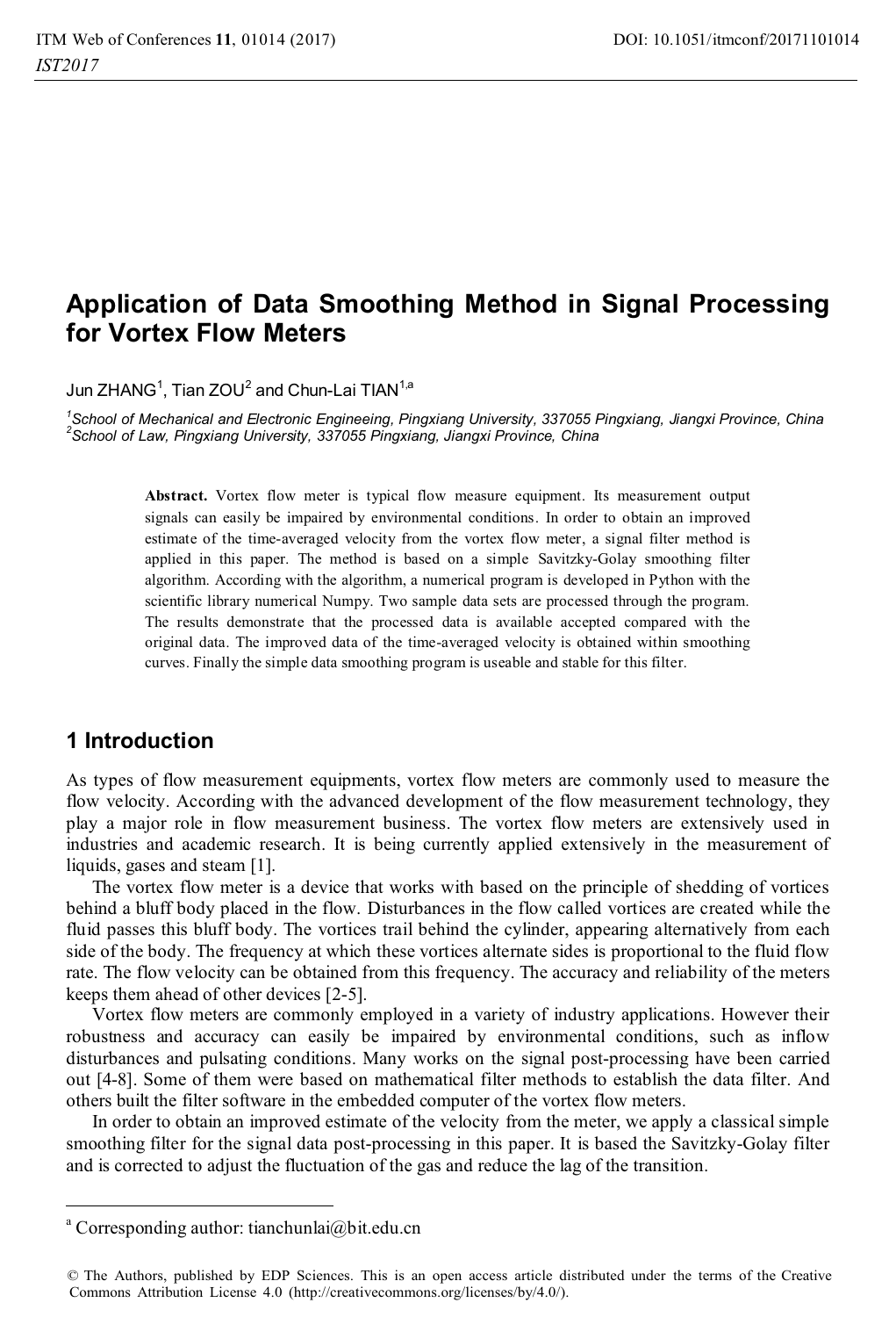## **2 Methodologies**

The Savitzky-Golay filter is a classical smoothing method for the signal processing [9]. It can be applied to a set of digital data points for the purpose of smoothing the data. And it helps to increase the signal-to-noise ratio without greatly distorting the signal. This is achieved, in a process known as convolution, by fitting successive sub-sets of adjacent data points with a low-degree polynomial by the method of linear least squares. The mathematic problem is described as the followings.

Assumed that there are the data consists of a set of  $n\{x_i, y_i\}$  points ( $j=1, ..., n$ ), where *x* is an independent variable and  $y_i$  is an observed value. They are treated with a set of  $m$  convolution coefficients, *Ci* according to the expression

$$
Y_j = \sum_{i=-(m-1)/2}^{i=(m-1)/2} C_i y_{j+i}
$$
 (1)

The index *j* represents the running index of the ordinate data in the original data table. It is easy to apply this formula in numerical program. Selected convolution coefficients could be found in the Savitzky–Golay tables [9].

For example, for smoothing by a 5-point quadratic polynomial,  $m=5$ ,  $i=\{-2,-1, 0, 1, 2\}$  and  $Y_i$  is given by

$$
Y_j = \frac{1}{35} \left( -3 \times y_{j-2} + 12 \times y_{j-1} + 17 \times y_j + 12 \times y_{j+1} - 3 \times y_{j+2} \right)
$$
 (2)

where *C*<sub>−2</sub>=−3/35, *C*<sub>−1</sub>=12/35, *C*<sub>0</sub>=17/35, *C*<sub>1</sub>=12/35, *C*<sub>2</sub>=−3/35.

Moreover such as another example, for smoothing by a 7-point quadratic polynomial,  $m=7$ ,  $i=5-3$ , −2, −1, 0, 1, 2, 3} and *Yj* is given by

$$
Y_j = \frac{1}{21} \Big( -2 \times y_{j-3} + 3 \times y_{j-2} + 6 \times y_{j-1} + 7 \times y_j + 6 \times y_{j+1} + 3 \times y_{j+2} - 2 \times y_{j+3} \Big) \tag{3}
$$

where *C*<sub>−3</sub>=−2/21, *C*<sub>−2</sub>=3/21, *C*<sub>−1</sub>=6/21, *C*<sub>0</sub>=7/21, *C*<sub>1</sub>=6/21, *C*<sub>2</sub>=3/21, *C*<sub>3</sub>=−2/21.

#### **3 Solutions**

There is a simple application of data smoothing, which are performed primarily to make the data appear to be less noisy than it really is. According with above mathematic equations, the numerical solver is programmed within Numpy, a python scientific numerical library [10].

#### **4 Results and discussion**

Utilizing the solver, we obtain the processed data of two samples in normalized data. The original data of sample I are shown in Figure. 1. Its smoothed data processed by the filter with 5-point quadratic polynomial are shown in Figure. 2. And its smoothed data processed by the filter with 7-point quadratic polynomial are shown in Figure. 3. The other sample data set is shown in Figure. 4 (Original), Figure. 5 (filtered with 5-point quadratic polynomial) and Figure. 6 (filtered with 7-point quadratic polynomial).

Comparing these figures, it can be seen from Figure.1 that there are some noise signals in the original data. In the Figure. 2, the processed results are smoothed through the filter of the noise with 5-point quadratic polynomial. And in the Figure. 3, the data are demonstrated with fewer noise data. It looks like as same as that in Figure. 4 to Figure. 6 with simple data II. It shows that the proposed smoothing algorithm is feasible for the vortex flow meters in the fluctuation conditions. Moreover the lag of the transition is reduced here.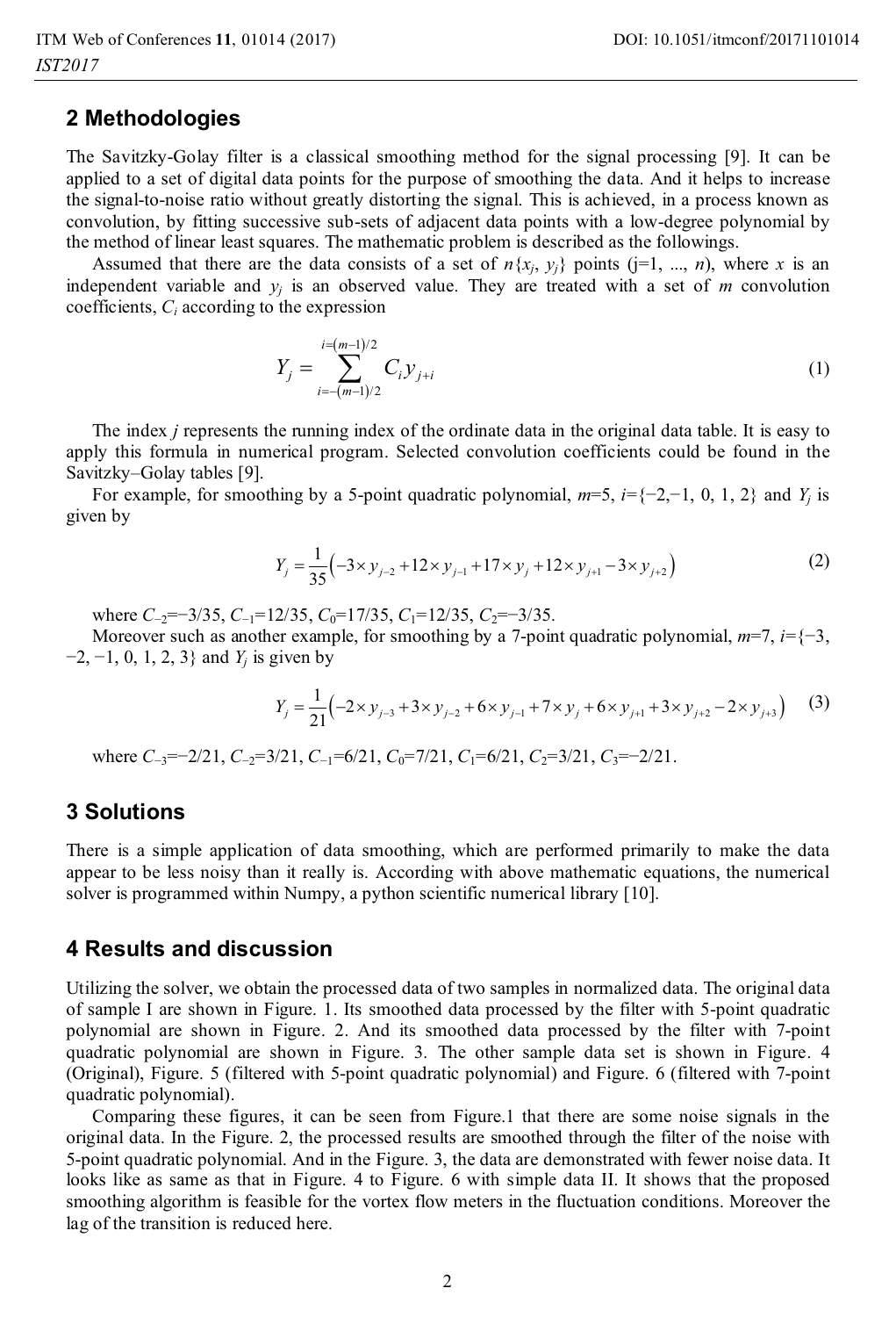

**Figure 1.** Original data I.



**Figure 2.** Processed data I by 5-point quadratic polynomial.



**Figure 3.** Processed data I by 7-point quadratic polynomial.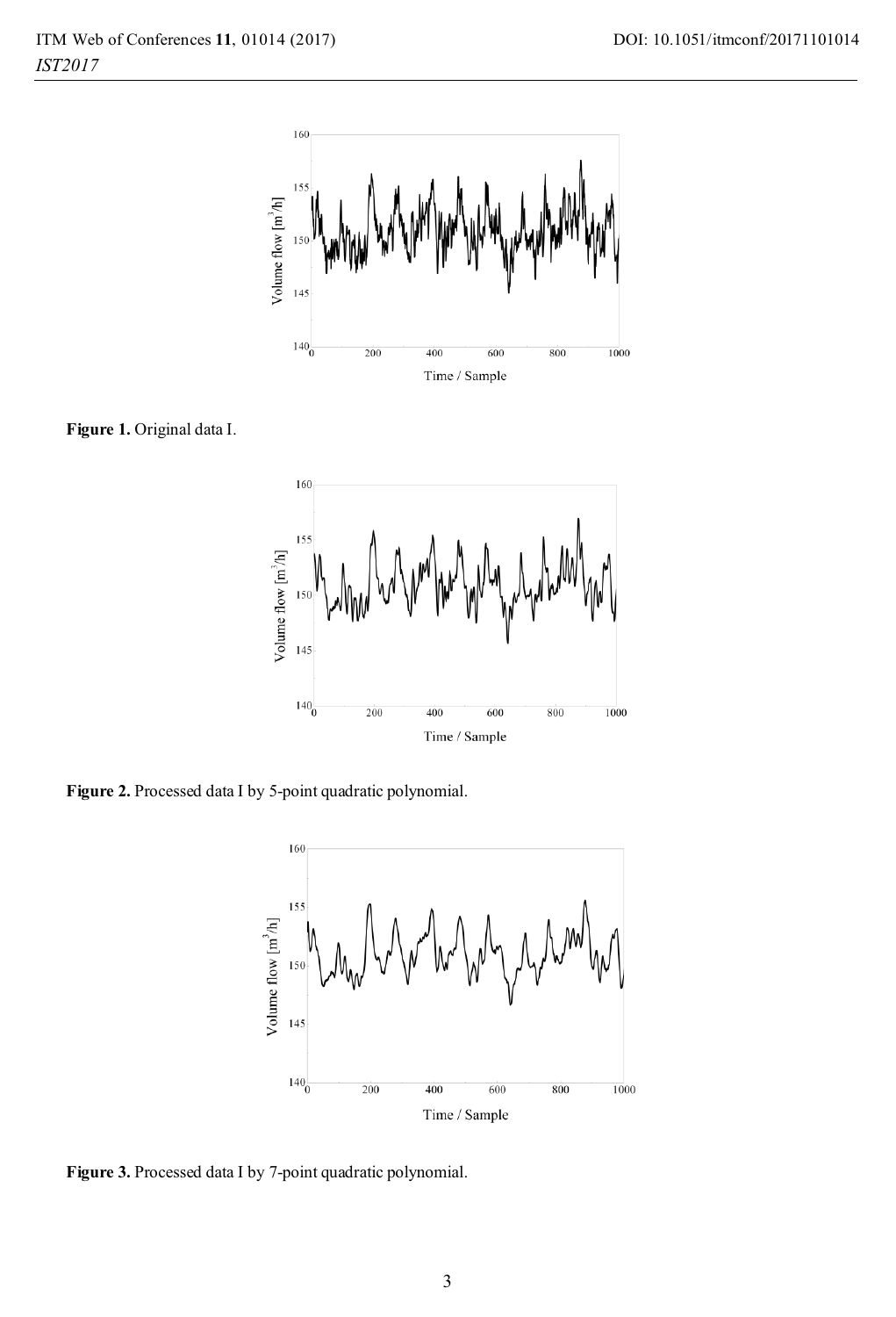

**Figure 4.** Original data II.



**Figure 5.** Processed data II by 5-point quadratic polynomial.



**Figure 6.** Processed data II by 7-point quadratic polynomial.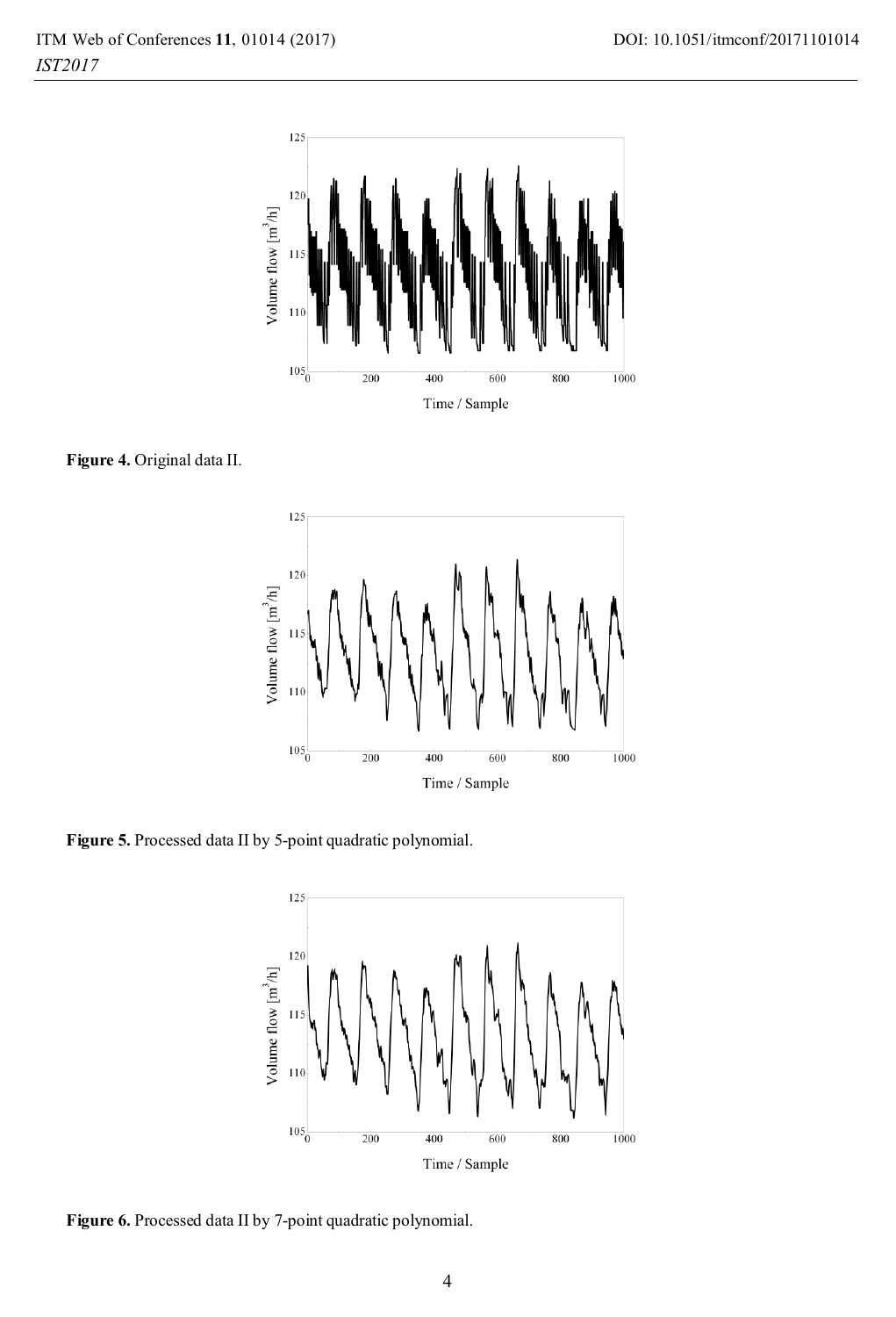The data results, total average and standard deviation with maximal normalization, are listed in Table 1. The processed data has the same average as the original data. In terms of the data filter for Data I, its average of Processed by 5-point quadratic polynomial is a little more than the original results and a little less than the results processed by 7-point quadratic polynomial filter. The standard deviation of the results processed by 7-point quadratic polynomial filter is the smallest due to the filter mathematical method.

| <b>Item</b> |                                              | <b>Total average</b> | <b>Standard deviation</b> |
|-------------|----------------------------------------------|----------------------|---------------------------|
| Data I      | Original                                     | 1.01060              | 0.01621                   |
|             | Processed by 5-point<br>quadratic polynomial | 1.01020              | 0.01406                   |
|             | Processed by 7-point<br>quadratic polynomial | 1.01030              | 0.01206                   |
| Data II     | Original                                     | 0.98114              | 0.03712                   |
|             | Processed by 5-point<br>quadratic polynomial | 0.98104              | 0.02966                   |
|             | Processed by 7-point<br>quadratic polynomial | 0.98124              | 0.02238                   |

**Table 1.** Average and deviation of two sample data

Another data example with linear increase trend is shown in Figure. 7 with filtered results, which is shown in Figure. 8. In the Figure. 7 and Figure. 8, the dash lines display the linear increase trend. In the measurement, the trend of the gas or liquid flow would affect the meter data transition due to the system lag. The gradient of the linear fit for original data in Figure. 7 is 0.1505. And that gradient of the filter processed data in Figure. 8 is 0.1504, almost similarly with the original one. The little error is caused by some sample data changed by the filter.



**Figure 7.** Original data III with linear increase trend.